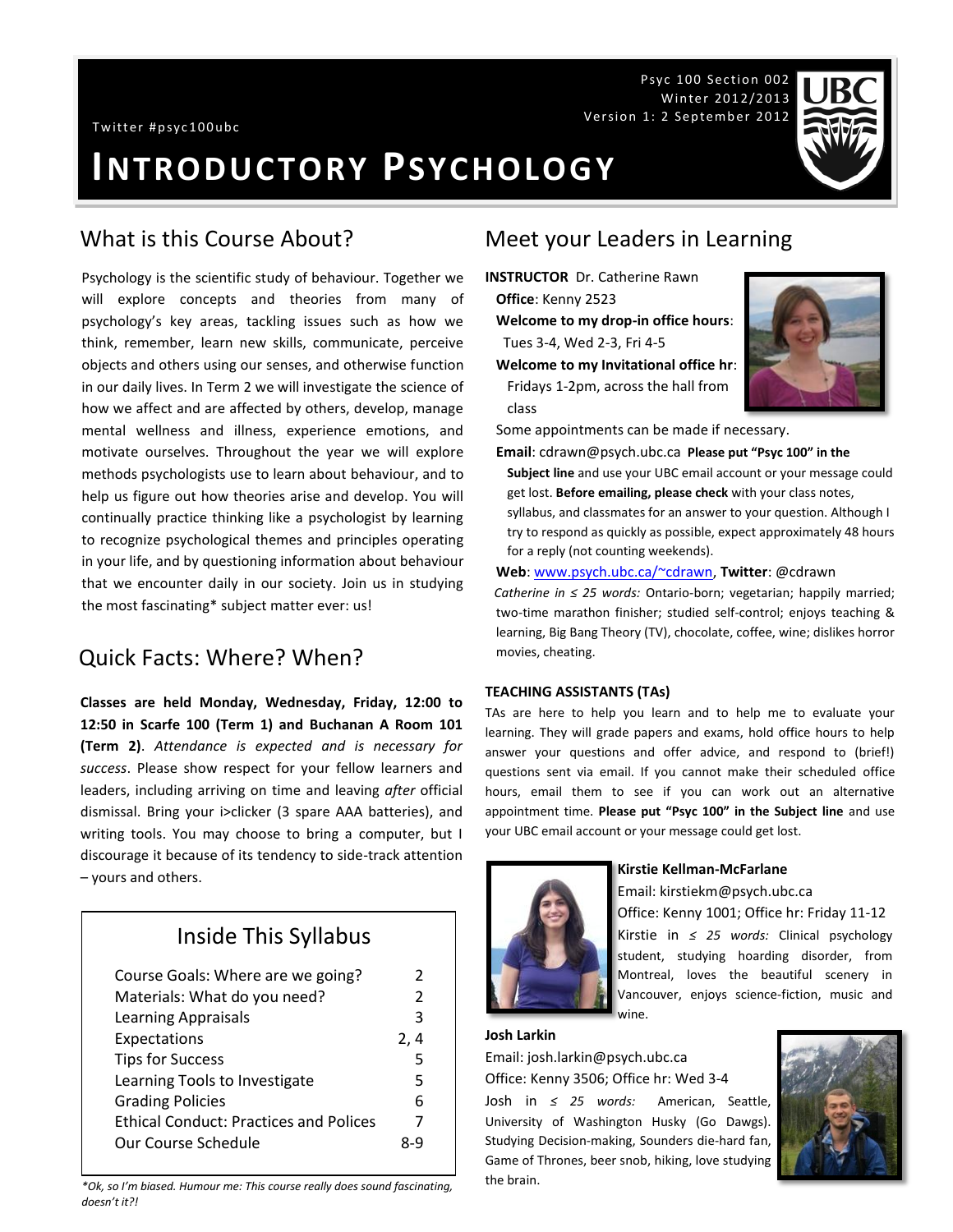## Learning Goals: Where are We Going?



I designed this course with specific goals in mind. By the end of this course, you should be able to...

- 1. define modern psychology and identify the major perspectives within it;
- 2. recognize, recall, connect, and evaluate psychological concepts and theories from specific subfields (e.g., social, biological, and developmental psychology);
- 3. apply your knowledge of psychological principles and themes to gain insight into yourself, others, and events in your everyday life;
- 4. identify basic methods modern psychologists use to understand behaviour;
- 5. critically evaluate new evidence about behaviour that you encounter in your daily life;
- 6. understand the need for multiple exposures to material in order to develop a solid understanding of it (e.g., participate in class, review notes, read text, form an active study group).
- 7. communicate your ideas about psychology both verbally and in writing;
- 8. give, receive, and use constructive feedback on written work;
- 9. demonstrate respectful, professional conduct in email, online, and face-to-face communication with your peers, TAs, and Instructor; and
- 10. feel (even a little bit!) excited about learning in general and about psychology in particular.

## Materials: What Do You Need?

#### **1. REQUIRED TEXTBOOK** Lilienfeld, S. O., Lynn, S. J., Namy, L. L., Woolf, N. J., Cramer, K. M., & Schmaltz, R. (2011). *Psychology: From Inquiry to Understanding,* **(1st Canadian ed.).** Toronto, ON: Pearson Canada Inc.

PURCHASE OPTIONS: A hard copy of the text is available to buy from the UBC Bookstore (and comes with a \$10 i>clicker rebate coupon, access to MyPsychLab study guide, and the electronic version, & peerscholar access), or from Discount Textbooks. To save cash, you can buy access to the e-text and MyPsychLab (without a hard copy) from www.mypsychlab.com. Another cost-saving option is to buy the hard copy text used from the UBC bookstore.

**2. REQUIRED i>clicker** i>clicker questions and polls will be integrated into every class; please bring yours! They can be purchased at the bookstore, used or new. You must REGISTER YOUR i>clicker on our Vista course website in order to receive your points.

.



## Materials, continued:

**3. REQUIRED VISTA COURSE WEBSITE** Our course website is [www.vista.ubc.ca.](http://www.vista.ubc.ca/) Log in using your CWL. Register your i>clicker, download PowerPoint slides *after* each lesson, announcements, discuss course material with your classmates, and more! You are responsible for checking this site frequently, and for registering your i>clicker here.

**4. REQUIRED PEERSCHOLAR WEBSITE** We will use this website for assignment submissions, peer feedback, and grading. An access code comes with the textbook bundle from the bookstore. Another option is to buy access directly from [http://www.pearsoned.ca/highered/peerscholar.](http://www.pearsoned.ca/highered/peerscholar)

**5. RECOMMENDED MYPSYCHLAB TEXTBOOK COMPANION WEBSITE** Includes study tools such as an electronic version of the text, practice quizzes, flashcards, chapter reviews, relevant links, videos and more. Your text (electronic or hard copy) comes with an access code you can enter on [www.mypsychlab.com.](http://www.mypsychlab.com/) If you buy a used book and want access, visit their website for purchase options.

**SHORT ON CASH?** If you're choosing between buying food or textbooks and an i>clicker, \*please\* come to me and I'll do my best to set you up with what you need. Note that you can also borrow a copy of the text from Koerner library. It's on course reserve.

## What We Expect from You

**PARTICIPATION** This course is designed to be experiential, involving demonstrations, pair and small group discussions, large group discussions, class activities and writing, i>clicker questions, and regular feedback. Some class time will be devoted to a traditional lecture format, during which you can actively build your notes for future studying. Success in this class depends upon your active participation.

**ATTENDANCE** Please come to every class prepared to participate in your learning. Bring your i>clicker (and 3 spare AAA batteries), a pen and some paper (in addition to a laptop, if you choose to bring one), and an open mind. *If you miss class* you are responsible for obtaining missed notes and important announcements. You will not be able to regain participation points for missed classes.

**RESPECTFUL & ETHICAL CONDUCT** You are expected to treat all your classmates, the teaching team, and yourself with respect at all times, both in and out of the classroom, face-toface and in writing (e.g., on email). This includes arriving to class on time and minimizing distractions for other students.

You are responsible for your own learning. Cheating of any kind will **not** be tolerated, including dishonest use of the i>clicker, and copying other's work. See the syllabus section on Ethical Conduct for more information.

(*Expectations* Continued page 4)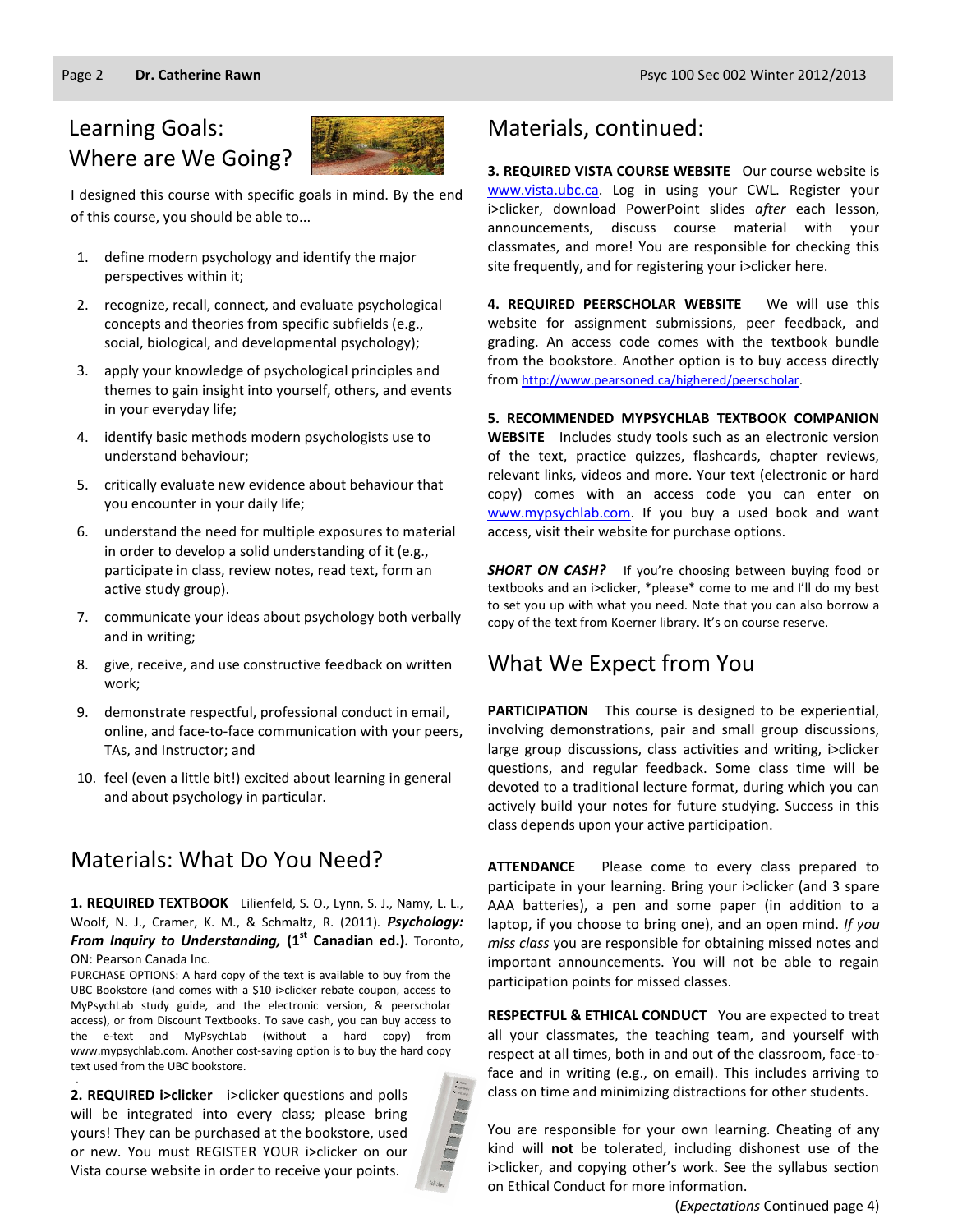

## Learning Appraisals: How Will We Know If We Have Met Our Goals?

| <b>Learning Appraisal Activity</b>                                     |         | <b>Dates</b>                                       |
|------------------------------------------------------------------------|---------|----------------------------------------------------|
|                                                                        | to Earn |                                                    |
| 5 Midterm Tests (9% x 4; drop the lowest or missing score)             | 36%     | September 26, October 24, November 14, January     |
| Approximately 40 multiple choice & 10 fill-in-the-blanks               |         | 30, March 8                                        |
| 2 Applying Psychology Papers (Term 1 = 10%, Term 2 = 10%)              | 20%     | One each term; due date depends on your choice.    |
| Engagement in Learning                                                 | 6%      | Continuous evidence throughout the year. These     |
| peerScholar peer feedback mini-assignment: 2%                          |         | activities will help you learn about psychological |
| Class participation (i>clicker): 3%                                    |         | science and scholarly work.                        |
| Invitational office hour: 1%<br>$\bullet$                              |         |                                                    |
| 2 Cumulative Final Exams (2 x 18%)                                     | 36%     | During exam periods                                |
| Approximately 100 multiple choice & 20 fill-in-the-blanks<br>$\bullet$ |         | Term 1: December 5-19; Term 2: April 10-24         |
| <i>Required</i> Subject Pool Participation (4 hours = 2%)              | 2%      | Complete by Friday April 5                         |
| <b>Base Points Available for you to Earn</b>                           | 100%    |                                                    |
| Bonus Subject Pool Participation (up to 6 more hours = up to 3%)       | 3%      | Complete by Friday April 5.                        |

**MIDTERM TESTS (5 total, top 4 x 9%) AND FINAL EXAMS (2 x 18%)** All tests and exams will consist of a mix of multiple-choice and fill-in-the-blanks questions. **You will be challenged to push beyond memorization of facts and to integrate and apply course material.** Research shows greater long term retention with multiple testing—not just studying—opportunities (Roediger & Karpicke, 2006). Therefore, to best prepare you to apply course material in future related courses and to your life in general, **each final exam is cumulative** *for that term only***.**

**PAPERS (2 x 10%)** These short papers will help you to apply course material to understand your everyday life experiences, and will help you practice your written communication skills, including summary, analysis, peer feedback, and revision. **Each term, there will be 2 paper options, due on different dates. Choose one** of the two options that interests you, given the deadline that is optimal for your schedule. Topic, submission and formatting details will be provided in a separate document in the second week of each Term.

**ENGAGEMENT IN LEARNING ABOUT PSYCHOLOGY (5%)** Taking responsibility for your learning involves actively participating throughout this course. Your engagement will be evaluated based on three indicators. **(1)** Responding to **i>clicker** questions in class. If you answer at least 75% of the i>clicker questions during a class period, for at least 75% of the classes during the whole year, you'll earn up to 3%. **(2)** Each week I will randomly choose two groups of 12 students to join me during my **invitational office hour** (the list of dates and times are on Vista; all students will have a turn during the year). This will give you a chance to meet me personally and engage with me and your peers in an informal, small group setting. If you attend and engage meaningfully at the invitational office hour (and/or during my drop-in hour if you can't make it), you can earn the 1%. April 5 is the deadline to meet with me. **(3)** In September, you can earn 2% for registering on peerScholar, completing a brief assignment, and reviewing others' work. Details and deadlines will be provided in class.

These specific indicators of *engagement in learning* will contribute up to 5% toward your grade. Engaging in these activities (and others, such as online and in class discussion, mypsychlab activities, class activities, comprehension checks, etc.) will help you learn the material and about the discipline – which should help you perform on tests and papers as well.

**REQUIRED SUBJECT POOL CREDITS (2%, plus up to an additional 3% bonus)** One way to learn more about psychology is to be a participant in ongoing research projects. Earn points toward your course grade by participating in research through the Human Subject Pool (HSP), or complete an alternative assignment. Study sign-ups and details about the alternative assignment are posted on [https://hsp.psych.ubc.ca/.](https://hsp.psych.ubc.ca/) *In Psyc 100,* participating in a 1 hour study (or completing 1 alternative assignment) earns you 0.5%; 4 are needed to earn the 2% required. An additional 6 are needed to earn 3% bonus. These points will be added to your final course grade in April, after any scaling that may be applied.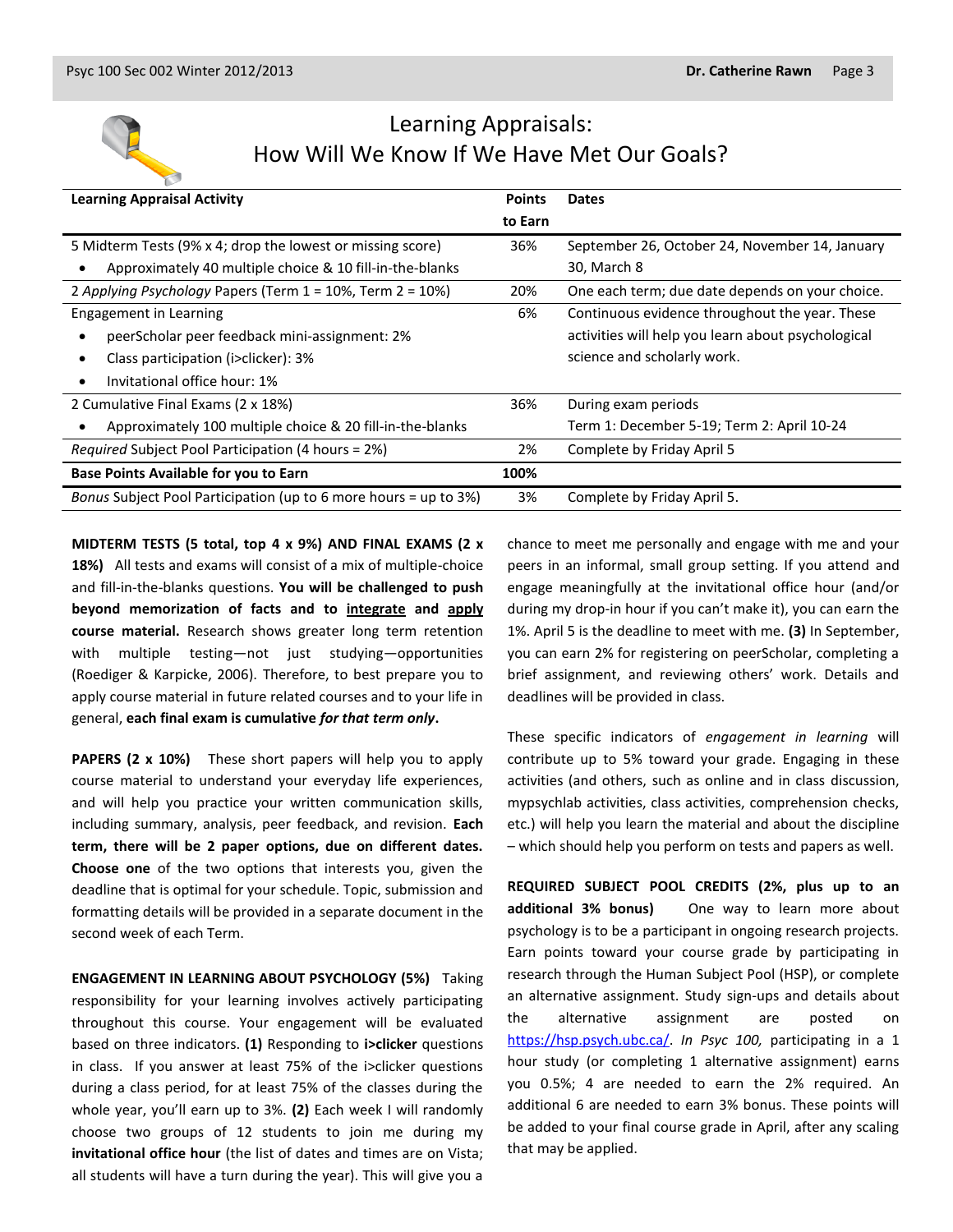#### What We Expect from You (cont'd from p. 2)

**AN ON TIME PAPER** Each term, once you have committed to paper A or B you are required to meet that deadline. **TURNITIN.COM REQUIREMENT:** After you complete your final draft on peerScholar, you must turn in the exact same paper to Turnitin.com within one week of your due date or face a 10% deduction. Go to [turnitin.com,](http://www.turnitin.com/) create an account, and enter *our course ID (5437507) and password (applypsych).* Then upload your paper. **LATE PAPER POLICY:** late final draft papers will be accepted up to 1 week after the deadline, but be cautioned that a late paper will not receive the same detailed attention as on time papers do, and you will *not* have the option to contest your grade. **PAPER RE-GRADE POLICY:** If, after receiving feedback on your paper from your TA, you feel very strongly that your paper was graded unfairly, you may choose to have your paper re-graded by emailing your TA within 1 week of paper grades being posted online. Re-grading may result in an increase or decrease, and that re-grade is final.

**PRESENCE AT MIDTERM TESTS** Presence at tests is expected. The top 4/5 midterm test marks will count toward your grade. If you miss a *midterm test* for any reason, that test will count as your lowest score and will be dropped. You will earn a mark of zero for each additional missed midterm. **THERE WILL BE NO MAKE-UP MIDTERMS**, except in documented cases of varsity athletic commitments (UBC policy).

**PRESENCE AT FINAL EXAMS** Presence at the two Final Exams (in December and April) is *mandatory*. If you absolutely must miss a final exam due to an extenuating circumstance like severe illness, you or your caregiver must apply for Academic Concession by contacting your Faculty's Advising Office (e.g., Arts Advising through the Centre for Arts Student Services). If you have 3 or more exams scheduled to start *and finish* within a 24 hour period you may request to write the second exam on a different day. However, you must give the instructor of the second exam one month notice.



*Let's work together to make this course a positive experience for all of us.*

**FEEDBACK** We invite you to share your thoughts and suggestions with us, particularly about things we are able to change, and be open to working together to make this course a positive experience for all of us.

You will be consulted for feedback about your learning experience, what elements of the course are working well for you, and what could be improved. For example, at the end of classes at least once per week, you will have the opportunity to summarize your learning and ask a question you're curious or confused about in writing. I will take up some of these Comprehension Checks at the beginning of the next class.

#### What You Can Expect from Us

**AVAILABLE** We are here to help you and your classmates in your choice to succeed. Visiting us (Dr. Rawn, our TAs) in person is typically more effective than email for clearing up questions. If our office hours absolutely cannot work for you, respectfully email us a few time and day options to make an appointment. Because of our class size, there may be limits on the number of appointments we can schedule.

**ONLINE SLIDES** PowerPoint slides and handouts will be available *after* class on our Vista site (www.vista.ubc.ca).

**PARTICIPATION** I will make every effort to keep you interested in class by mixing things up and getting you involved in learning activities designed to help you learn. **I will ask you to do only those activities that I believe will help you learn**. To help document active learning, I may take some **PHOTOGRAPHS** throughout the term. Please see me (your instructor) within the first two weeks of the course if you have serious concerns about this.

**FEEDBACK** We will endeavour to provide you with feedback on learning appraisals (e.g., essays, exams) as promptly and as with as much detail as possible, given the size of our class.

**RESPECTFUL & ETHICAL CONDUCT** At all times, we aim to treat each of you with respect, and to make all course decisions with the highest standard of ethics in mind. If you feel you are being treated unfairly or disrespected by us or a classmate, we invite you to talk to us so we can sort out the issue together. To be clear: such a discussion would not impact your grade.

**A NOTE ON WITHDRAWING FROM THIS COURSE**  Sometimes people find that they are unable or unwilling to handle the demands of a course. If you find yourself in this situation, I encourage you to talk to one of your Leaders in Learning (me or a TA) for advice. If you wish to withdraw from this course without any record of the course on your transcript, you must do so before September 21. If you wish to withdraw from this course with only a withdrawal standing of "W" on your transcript, you must do so before November 23. *Note that these dates are later than those for single term courses.* If you are withdrawing from a single-term course, consult the UBC Academic Calendar for dates: [http://www.calendar.ubc.ca/vancouver/index.cfm?tre](http://www.calendar.ubc.ca/vancouver/index.cfm?tree=3,45,99,0) [e=3,45,99,0.](http://www.calendar.ubc.ca/vancouver/index.cfm?tree=3,45,99,0)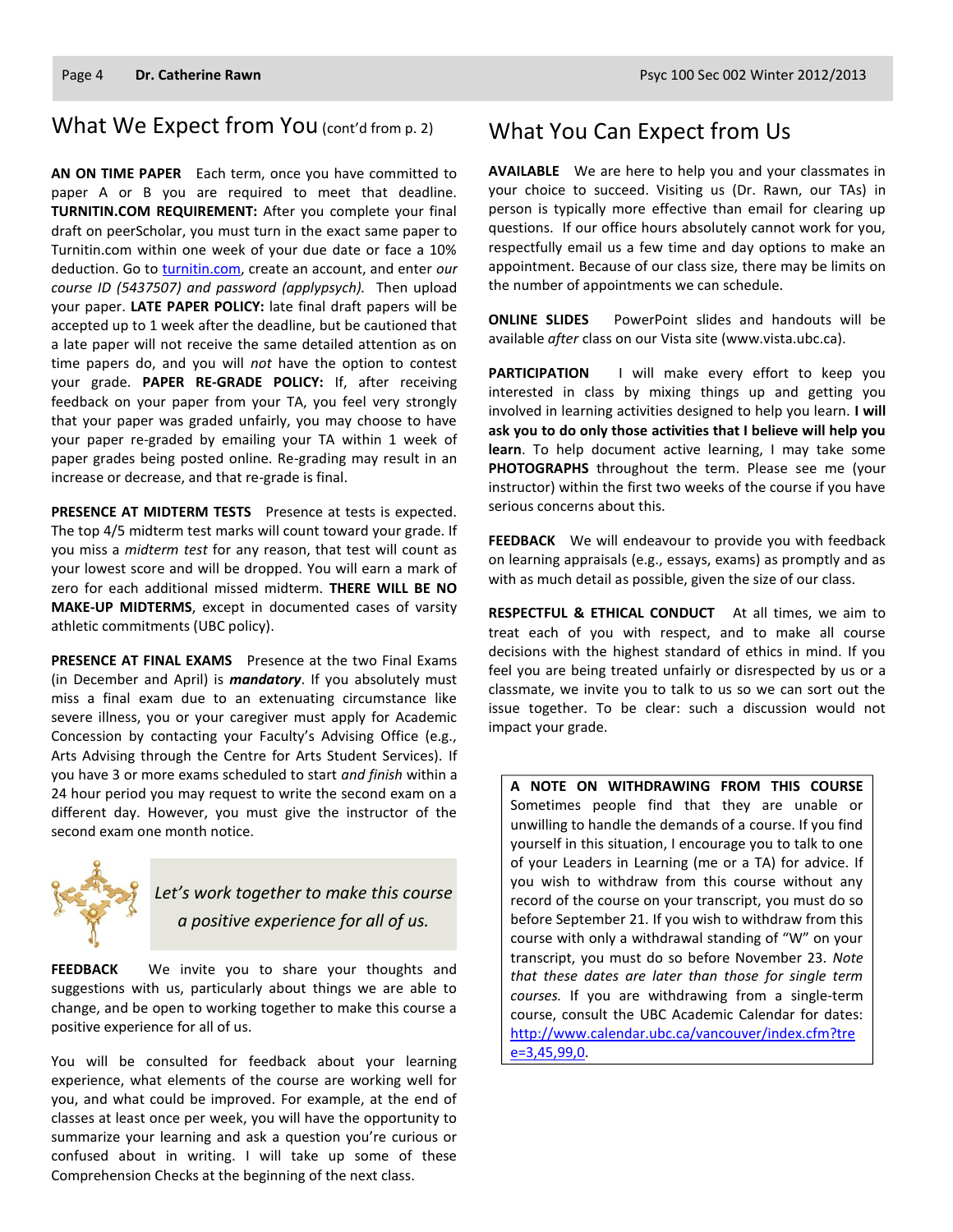## Tips for Success: Making Choices to Learning Tools to Investigate Learn!

I believe you can master this course material at a high level, *if you consistently choose to put in the effort required to do so.* Here's a rough guideline for how much time you should be spending on this (and each of your) courses this year: **2-3 hours out of class for every 1 hour in class.** Note that some people will need more time than this.

What can you do *in class*?

- **Take notes** about what's being discussed, using what's on the slides to guide and organize your notes. (Don't just copy down what you see on the slides; you'll get those words later!).
- **Keep focused**. For example, avoid bringing a computer (or sitting behind someone else's) if it will be a distraction for you. Get adequate sleep and nutrition.
- **Actively participate in activities, demonstrations, and discussions; thoughtfully answer i>clicker questions**. The point of all of these is to help you think about the material so you can master it and make it meaningful for your life.
- **Ask questions**. Be brave! If you would like clarification or are interested in how a concept connects or applies in some way… ask it!

What can you do during those 6-9 hours per week you spend on this course *outside class?*

- **Add to your class notes.** Fill in any missing gaps before you forget! Integrate your notes with the slides posted online [\(www.vista.ubc.ca\)](http://www.vista.ubc.ca/). *Build your notes so you can use them to study later.*
- **Actively read the text**. For example, take notes using the section headers; convert headers into questions to help you identify the most important points. Take every chance available to test yourself (Bjork & Bjork, 2011). For example, complete "Assess your knowledge," "Apply your thinking," and "Think again" sections; after each chapter, close your book and freely recall everything you can remember, then go back and check what you got and what you missed (Karpicke & Blunt, 2011). *Build your notes so you can use them to study later.*
- **Test yourself using learning objectives from class and the text**. What should you be able to do with the course material? Learning objectives are meant to help you answer this question so you can study more effectively.
- **Explore the MyPsychLab activities** that come with your text**.**
- **Write your paper.** Start early! Seek advice from the Writing Centre, me, our TAs, and your peers.
- **Come to office hours and post questions on Vista.** Get to know your Leaders in Learning, ask questions about course material, and find out more about psychology!



I encourage you to take responsibility for your learning and check out what these resources have to offer.

**COLLEGE SUCCESS STRATEGIES** By S. L. Nist-Olejnik & J. P. Holschuh (2009). This book offers countless tips and strategies. It is primarily geared toward new university students, but there is a ton of useful information in there for upper years as well, from any discipline. A copy is available to sign out in the Koerner library as a Course Reserve.

**TIME MANAGEMENT** Tools to manage all your courses: [http://www.arc.sbc.edu/timeschedule.html,](http://www.arc.sbc.edu/timeschedule.html) [http://learningcommons.ubc.ca/get-started/study](http://learningcommons.ubc.ca/get-started/study-toolkits/time-management-toolkit/)[toolkits/time-management-toolkit/,](http://learningcommons.ubc.ca/get-started/study-toolkits/time-management-toolkit/) and to plan writing assignments[: http://assignmentcalculator.library.ubc.ca.](http://assignmentcalculator.library.ubc.ca/)

**UBC ACADEMIC REGULATIONS** Information about academic regulations, course withdrawal dates and credits can be found in th[e University Calendar.](http://students.ubc.ca/calendar/academicyear.cfm)

**LEARNING COMMONS** is UBC's online hub for study and research support. This interactive website provides you with a wealth of academic resources, from tutoring and workshops to study groups and online tech tools. It also offers plenty of information on a variety of academic topics, and links to nearly all of the academic resources offered at UBC. Make the Learning Commons your first stop for all things academic! [http://learningcommons.ubc.ca](http://learningcommons.ubc.ca/)

**WRITING SKILLS** The UBC Writing Centre [\(www.writingcentre.ubc.ca\)](http://www.writingcentre.ubc.ca/) also tutoring services, including an [Online Writer's Workshop](http://www.writingcentre.ubc.ca/workshop/index.html). Also, Purdue University offers an amazing collection of information about writing, including using APA style, at their Online Writing Lab (OWL), available at [http://owl.english.purdue.edu/owl.](http://owl.english.purdue.edu/owl/)

**PHYSICAL OR LEARNING DISABILITIES** UBC is committed to equal opportunity in education for all students (and so are we!), including those with documented physical disabilities or learning disabilities. If you have a disability that affects your learning in the classroom or your performance on tests or exams, please **contact Access & Diversity** in Brock Hall 1203, 1874 East Mall, Contact: 604.822.5844, [www.students.ubc.ca/access.](http://www.students.ubc.ca/access)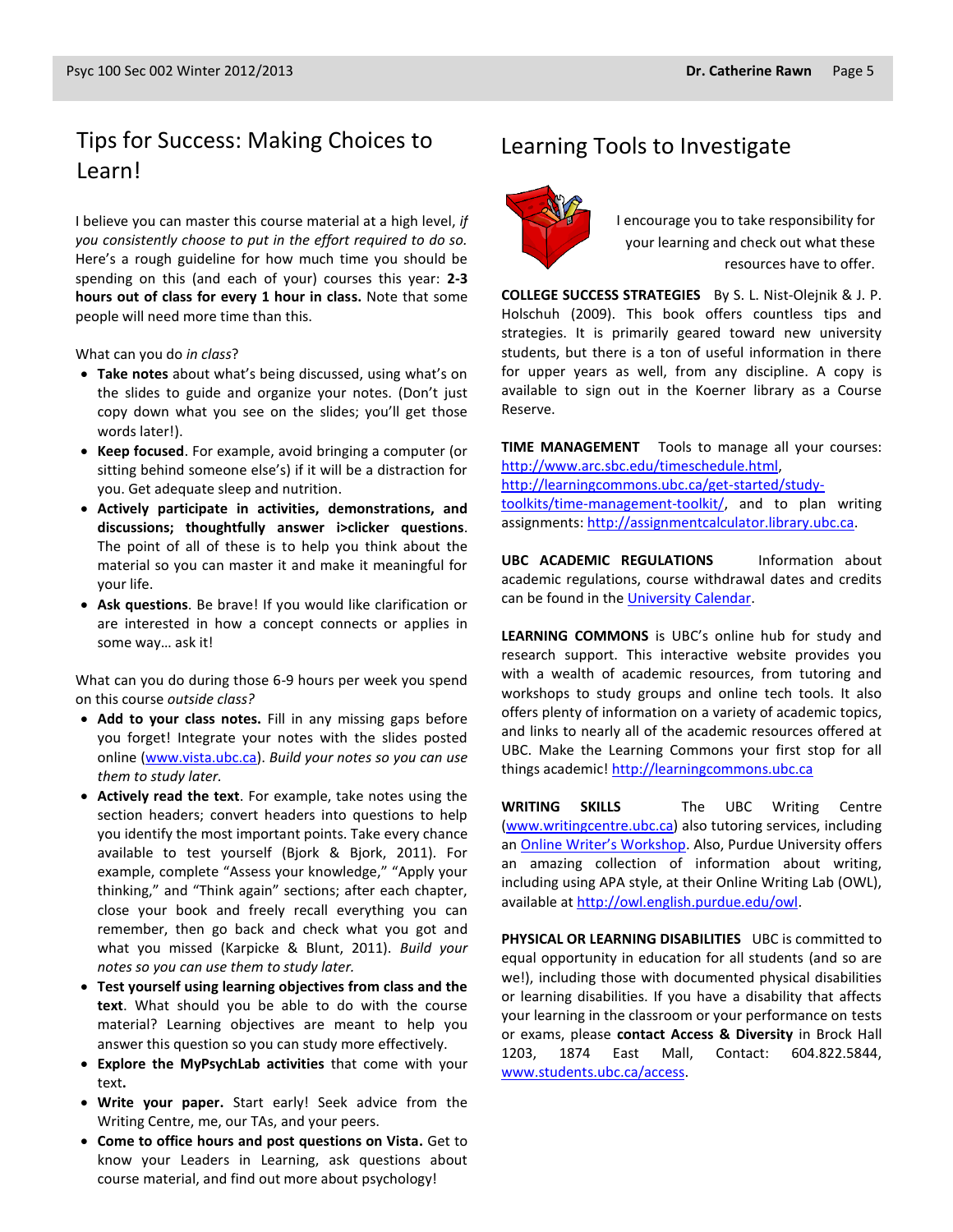## Psychology Department Grading Policies

*To meet department policy, the typical student demonstrating adequate performance on learning appraisals will earn around 63-67% in this course.* 

#### *Read on for details.*

In order to reduce grade inflation and maintain equity across multiple course sections, all psychology courses are required to comply with departmental norms regarding grade distributions. According to departmental norms, the average grade in a 100- and 200-level Psychology courses are 67 for an exceptionally strong class, 65 for an average class, and 63 for a weak class, with a standard deviation of 14. The corresponding figures for 300- and 400-level classes are 70, 68, and 66, with a standard deviation of 13. **Scaling** may be used in order to comply with these norms; grades may be scaled up or down as necessary by the professor or department. Grades are not official until they appear on a student's academic record. You will receive both a percent and a letter grade for this course. At UBC, they convert according to the key below:

| A+    | 90-100% | C+   | 64-67%    |
|-------|---------|------|-----------|
| A     | 85-89%  | C    | 60-63%    |
| А-    | 80-84%  | $C-$ | 55-59%    |
| $B+$  | 76-79%  | D    | 50-54%    |
| B     | 72-75%  | F    | $0 - 49%$ |
| $B -$ | 68-71%  |      |           |



## Faculty of Arts Guidelines for Grading Criteria

You are earning a degree at a highly reputable postsecondary institution. Therefore, criteria for success are high. The Faculty of Arts offers the following guidelines that broadly characterize the kind of work that is generally associated with the main grade ranges. These characteristics help to put the Psychology Department Grading Policies into context. Note that adequate performance is in the C range, which is the typical class average.

**A RANGE:** *Exceptional Performance.* Strong evidence of original thinking; good organization in written work; capacity to analyze (i.e., break ideas down) and to synthesize (i.e., bring different ideas together in a coherent way); superior grasp of subject matter with sound critical evaluations; evidence of extensive knowledge base.

**B RANGE:** *Competent Performance.* Evidence of grasp of subject matter; some evidence of critical capacity and analytic ability; reasonable understanding of relevant issues; evidence of familiarity with the literature.

**D-C RANGE:** *Adequate Performance*. Understanding of the subject matter; ability to develop solutions to simple problems in the material; acceptable but uninspired work; not seriously faulty but lacking style and vigour.

**F RANGE:** *Inadequate Performance.* Little or no evidence of understanding of the subject matter; weakness in critical and analytical skills; limited or irrelevant use of the literature.

Consider these characteristics when making choices about the quality of work you submit in all learning appraisals, in this and any other course.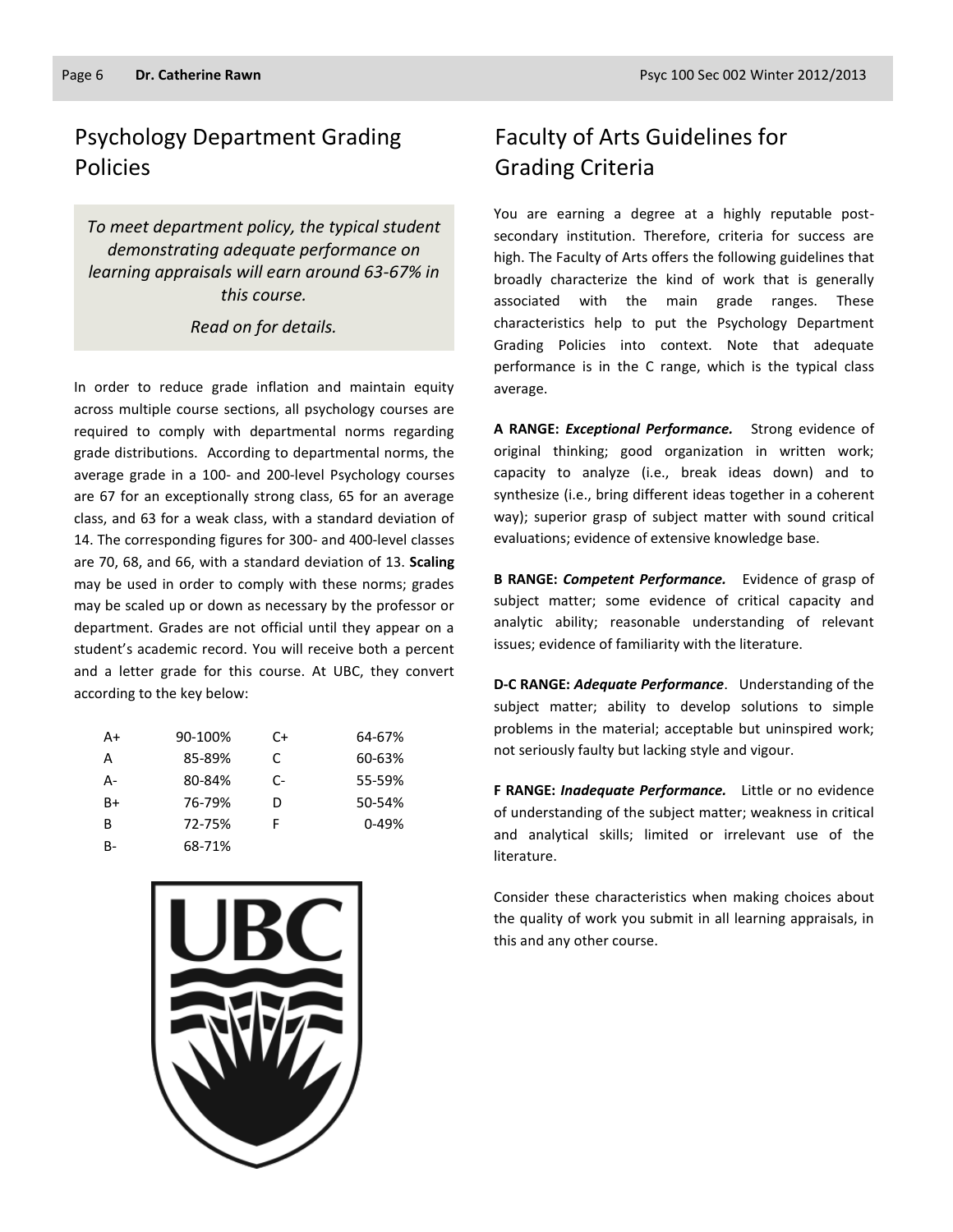### Ethical Conduct: Practices and Policies

Don't Cheat. Don't Plagiarize. It's Not Worth It. Read on For Key Definitions, Consequences, and Ways to Act Ethically

Don't try it, don't do it. The consequences are more severe than you may think: you will fail the assignment or test, you may fail the course, you may be expelled from University, and unable to attend any other postsecondary institution in the future. Think about the long-term implications of that outcome in your life.

#### **Psychology Department's Position on Academic Misconduct**

Cheating, plagiarism, and other forms of academic misconduct are very serious concerns of the University, and the Department of Psychology has taken steps to alleviate them. In the first place, the Department has implemented software that can reliably detect cheating on multiple-choice exams by analyzing the patterns of students' responses. In addition, the Department subscribes to *TurnItIn* — a service designed to detect and deter plagiarism. All materials (term papers, lab reports, etc.) that students submit for grading will be compared to over 5 billion pages of content located on the Internet or in TurnItIn's own proprietary databases. The results of these comparisons are compiled into customized "Originality Reports" containing several, sensitive measures of plagiarism; instructors receive copies of these reports for every student in their classes.

During exams, the instructor and invigilators reserve the right to move students in their seating arrangement with no explanation provided.

In all cases of suspected academic misconduct, the parties involved will be pursued to the fullest extent dictated by the guidelines of the University. Strong evidence of cheating or plagiarism may result in a zero credit for the work in question. According to the University Act (section 61), the President of UBC has the right to impose harsher penalties including (but not limited to) a failing grade for the course, suspension from the University, cancellation of scholarships, or a notation added to a student's transcript. For details on pertinent University policies and procedures, please see Chapter 5 in the UBC Calendar [\(http://students.ubc.ca/calendar\)](http://students.ubc.ca/calendar).

#### **Why is Academic Misconduct Treated So Harshly?**

Some people don't feel like cheating on a test or taking a sentence or two from someone else's paper without citing it is a big deal. Here's a bit of insight into why we care so much. In the academic community—a community of which you are now a part—**we deal in ideas**. That's our currency, our way of advancing knowledge. By representing others ideas in an honest way, we are (1) respecting the rules of this academic community, and (2) showcasing how our own novel ideas are distinct from but relate to their ideas. **Welcome to the academic community. You are expected to act honestly and ethically, just like the rest of us.**

#### **Participating in the Academic Community Ethically**

What can you do to ensure you are acting ethically? First, recognize that all graded work in this course, unless otherwise specified, is to be original work done independently by individuals.

**Visit** *Student to Scholar Research and Writing Tool* UBC Library and UBC Writing Centre offer an online guide to preventing unintentional plagiarism and organizing your writing. Visit http://www.library.ubc.ca/hss/instruction/sts/Whole\_page. htm

**Use the Library's resources**, including any of the indexes and databases listed under Indexes and Databases, Subject Resources, OneSearch or Metasearch on the Library's website at [http://www.library.ubc.ca.](http://www.library.ubc.ca/) (Not sure which index to use? Click HELP on the library homepage at www.library.ubc.ca or try Subject Resources.) When instructed to do so, you may use sources such as Google/Yahoo/MSN Search/etc. to find articles for assignments in this course, particularly Google Scholar.

**Be careful and critical of what you read and choose to cite.** Reference all material using APA style; if you cannot find a proper reference, question whether that source is appropriate. **Do not** copy and paste text from other sources, even in a draft, as you might unintentionally misrepresent those words as your own in a later draft (which would still qualify as plagiarism).

> *If you have any questions about what sources to use or how to cite them without plagiarizing, please see your Instructor or TA before handing in your assignment.*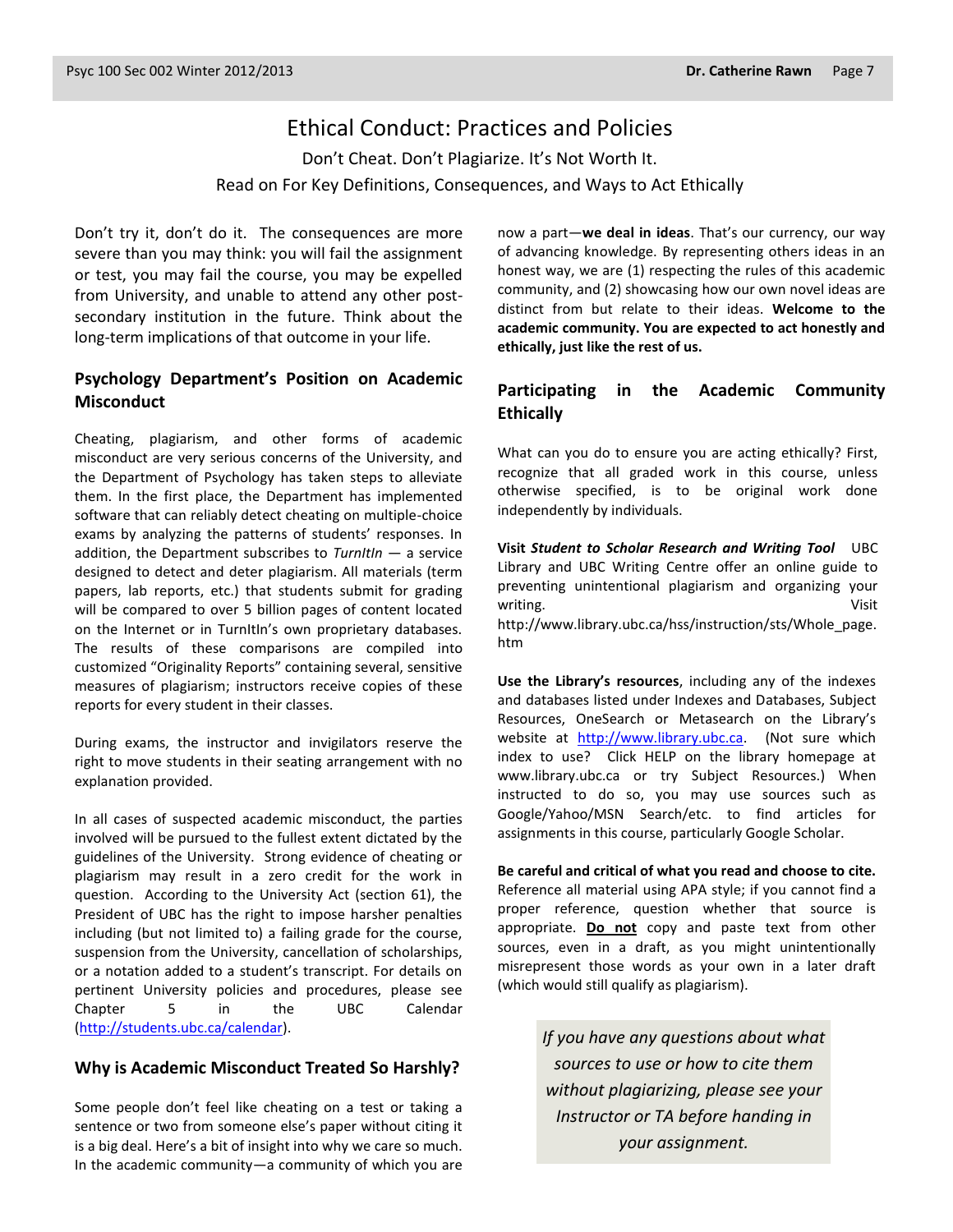## Our Course Schedule: Term 1

This plan is subject to change. Changes will be announced in class and posted on the Vista course website.

| Wk                      | <b>Class</b><br><b>Dates</b>                                                                                                                                                                                                                                                                                                                                                          | <b>This Week's Readings</b>                                                                        | <b>Announcements &amp;</b><br><b>Reminders this</b><br><b>Week</b> | <b>Exam Dates</b>                                                          | <b>Paper and Peer Feedback</b><br><b>Schedule</b>                                                      |
|-------------------------|---------------------------------------------------------------------------------------------------------------------------------------------------------------------------------------------------------------------------------------------------------------------------------------------------------------------------------------------------------------------------------------|----------------------------------------------------------------------------------------------------|--------------------------------------------------------------------|----------------------------------------------------------------------------|--------------------------------------------------------------------------------------------------------|
| 1                       | Sept<br>5, 7                                                                                                                                                                                                                                                                                                                                                                          | Syllabus, Prologue (omit history<br>page 6-13 unless you find it<br>helpful to know at this point) | Register your<br>i>clicker.                                        |                                                                            |                                                                                                        |
| $\overline{2}$          | Sept<br>10, 12, 14                                                                                                                                                                                                                                                                                                                                                                    | Prologue (as above)<br>Ch 1 Science & Pseudoscience                                                |                                                                    |                                                                            | Commit to paper option A<br>or B.                                                                      |
| 3                       | Sept<br>17, 19, 21                                                                                                                                                                                                                                                                                                                                                                    | Ch 7 Memory<br>Special reading for Friday by<br>Bjork and Bjork.                                   | Special reading for<br>Friday available on<br>Vista.               |                                                                            |                                                                                                        |
| 4                       | Sept<br>24, 26, 28                                                                                                                                                                                                                                                                                                                                                                    | Ch 7 (continued)<br>Ch 2 (begin)                                                                   |                                                                    | Test #1: Wednesday<br>Sept 26<br>(Ch 1, 7, Prologue<br>minus p 6-13, Bjork |                                                                                                        |
|                         | Oct                                                                                                                                                                                                                                                                                                                                                                                   | Ch 2 Research Methods                                                                              |                                                                    | reading, all classes)                                                      | <b>Paper Option A: Creation</b>                                                                        |
| 5                       | 1, 3, 5                                                                                                                                                                                                                                                                                                                                                                               |                                                                                                    |                                                                    |                                                                            | due Friday October 5                                                                                   |
| 6                       | Oct<br>10, 12                                                                                                                                                                                                                                                                                                                                                                         | Ch 2 (continued)<br>Ch 6 Learning                                                                  | Monday October 8:<br>No classes for<br>Thanksgiving                |                                                                            | <b>Paper Option A: Peer</b><br>feedback due Friday<br>October 12                                       |
| $\overline{\mathbf{z}}$ | Oct<br>15, 17, 19                                                                                                                                                                                                                                                                                                                                                                     | Ch 6 (continued)                                                                                   |                                                                    |                                                                            |                                                                                                        |
| 8                       | Oct<br>22, 24, 26                                                                                                                                                                                                                                                                                                                                                                     | Ch 3 Biological Psychology                                                                         |                                                                    | Test #2: Wednesday<br>October 24 (Ch 2 & 6,<br>classes since Test 1)       | <b>Paper Option A: Final</b><br>draft due Friday October<br>26 (Paper copy,<br>PeerScholar, Turnitin)  |
| 9                       | Oct 29, 31,<br>Nov <sub>2</sub>                                                                                                                                                                                                                                                                                                                                                       | Ch 3 (continued)<br>Ch 4 Sensation and Perception                                                  |                                                                    |                                                                            | <b>Paper Option B: Creation</b><br>due Friday November 2                                               |
| 10                      | Nov<br>5, 7, 9                                                                                                                                                                                                                                                                                                                                                                        | Ch 4 (continued)                                                                                   |                                                                    |                                                                            | <b>Paper Option B: Peer</b><br>feedback due Friday<br>November 9                                       |
| 11                      | <b>Nov</b><br>14, 16                                                                                                                                                                                                                                                                                                                                                                  | Ch 8 Language, Thinking, and<br><b>Reasoning</b>                                                   | Monday, November<br>12: No classes for<br>Remembrance Day          | Test #3: Wednesday<br>November 14 (Ch 3<br>& 4, classes since<br>Test 2)   |                                                                                                        |
| 12                      | Nov<br>19, 21, 23                                                                                                                                                                                                                                                                                                                                                                     | Ch 8 (continued)<br>Ch 5 Consciousness                                                             |                                                                    |                                                                            | <b>Paper Option B: Final</b><br>draft due Friday<br>November 23 (Paper copy,<br>PeerScholar, Turnitin) |
| 13                      | Nov<br>26, 28, 30                                                                                                                                                                                                                                                                                                                                                                     | Ch 5 (continued)<br>Prologue (all)                                                                 |                                                                    |                                                                            |                                                                                                        |
|                         | The final exam date will be set by the registrar. Do not book travel during exam period: December 5 to 19, including Saturdays.<br>The Final Exam will feature most heavily the material covered since Test 3 (Chapters 8, 5, and the prologue, plus class material),<br>but will include class and reading material from the entire Term 1 of this course (Ch 1-8, Prologue, Bjork). |                                                                                                    |                                                                    |                                                                            |                                                                                                        |